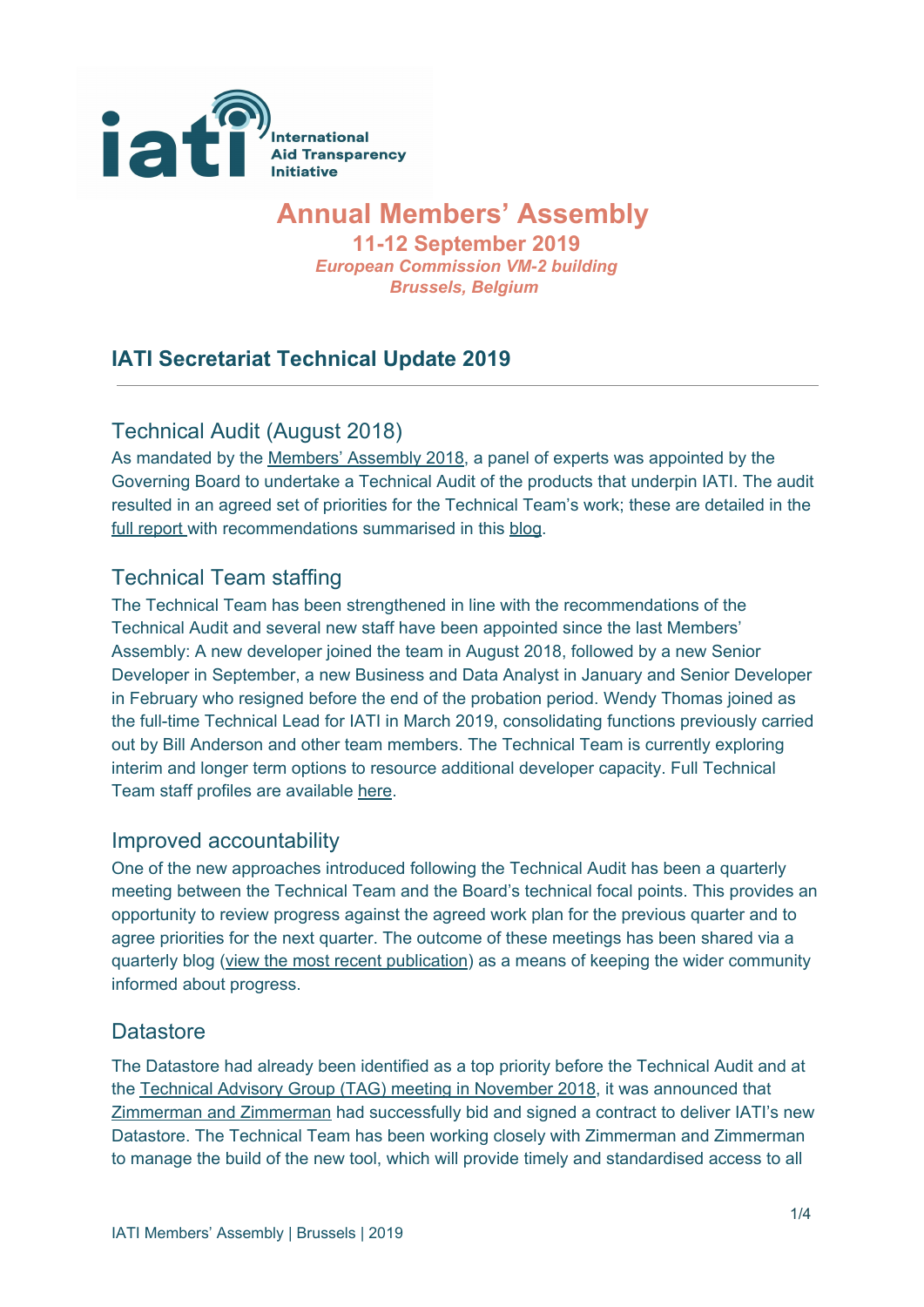data published to the IATI Standard. The Technical Team has performed rigorous testing of the datastore's API and engaged with the IATI community to manage implementation of the new API. The team is currently working with the supplier to design a user-friendly query builder interface which will enable non-technical users to undertake simple queries of IATI data. The Datastore API was soft-launched in August for public testing by users; the query builder will follow shortly.

#### IATI Validator

The Technical Audit prioritised improving IATI's validation service to improve the quality of IATI data. The Technical Team investigated the different validation options already available to provide advice to the Board on whether a new tool should be built in-house or outsourced. Based on the outcome of this review, the decision was made to outsource the build of a new validator tool. Following UN Financial Rules, the Secretariat secured a vendor for the new validation service, selecting [Data4Development](https://data4development.nl/en/) in March. The Technical Team has been managing the outsourced build of the tool, which will check data against all rules in the IATI Standard and offer API endpoints so that the service can be easily linked to other IATI tools. The team also met with vendors of both the Datastore and Validator to discuss the integration of these two products, which involved some changes to the original specification.

The Technical Team is working closely with Data4Development to ensure that all IATI rulesets are correctly implemented in the new tool, and to help design the tool's front-end. The Team has also devised a communications plan including a detailed Q & A [document](https://docs.google.com/document/d/1HVLJsAcerr9y9DfY1-P9ZckWTqoUgQWi9ix5xwFLeos/edit?usp=sharing) to help IATI publishers and users understand what to expect with the introduction of improved validation. The Validator will be available soon after the Members' Assembly 2019.

#### IATI Standard guidance review

New content has been added to existing IATI Standard guidance. This work has included researching and consulting with the community on previous gaps and reporting issues, for example, security concerns around the publication of location data. Over 30 IATI community members have provided feedback on the guidance via webinars with the Technical Team and suggested new areas in which guidance was needed. Once finalised, these guidance pages will be made public for IATI publishers and data users to use.

#### IATI Sustainable Development Goals (SDG) guidance

The Technical Team supported the IATI SDG working group to develop guidance on how to report and use data SDG data published to IATI. Following a broad community review, the guidance has been finalised and the necessary codelists have been added to the IATI Standard. The guidance includes 'tagging' SDGs at both activity and results level, to reflect incoming resources as well as their outputs. This guidance is now available for use, and members are encouraged to consult and use it.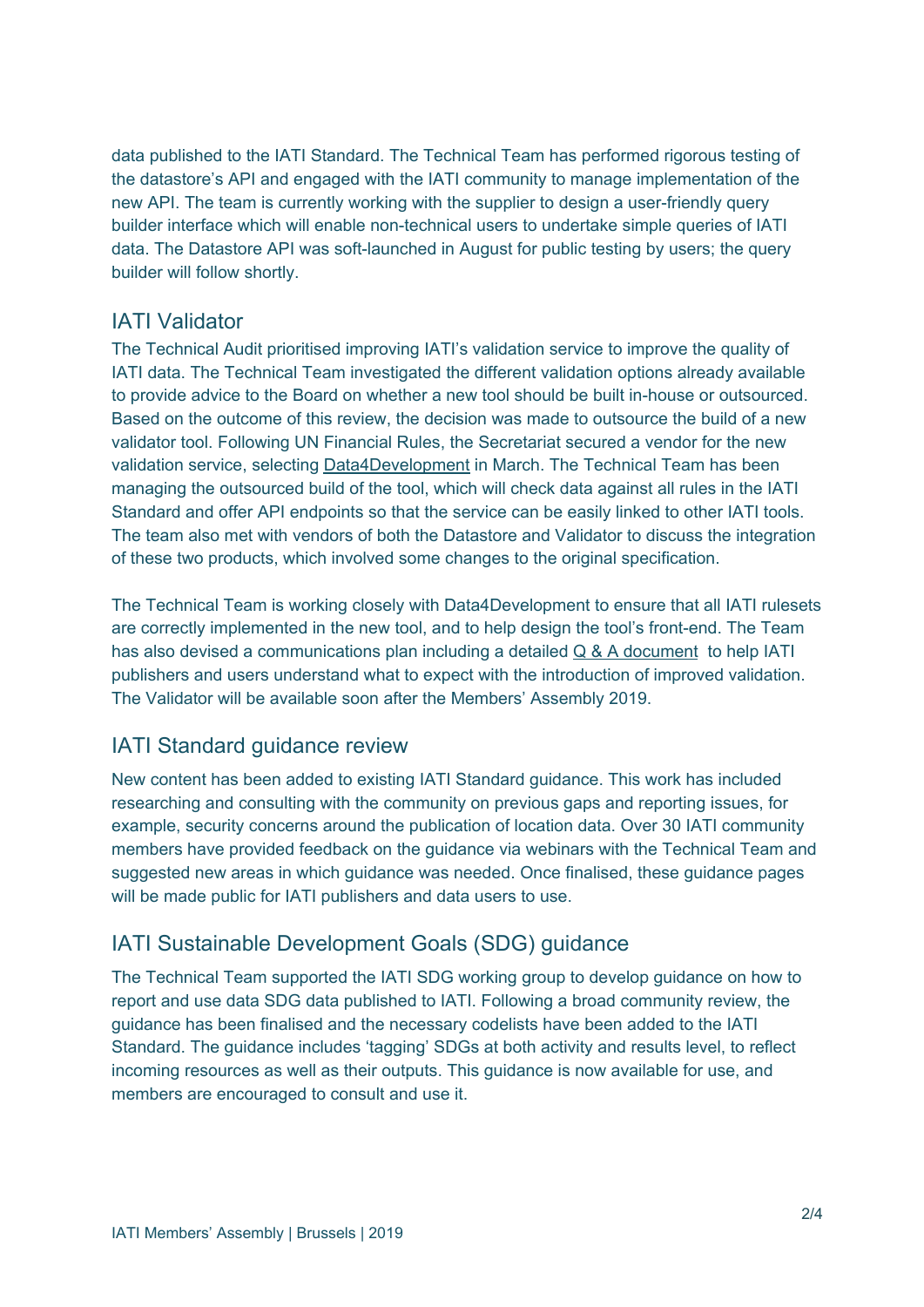# Supporting IATI publishers and data users

The Technical Team continues to provide support to organisations publishing IATI data. From July 2018 to July 2019 the team received 1875 new queries via the IATI support helpdesk and resolved on average 146 tickets per month, with a 97% satisfaction rating. An important milestone was achieved this year, when IATI publisher numbers reached and exceeded 1000.

# Enhancing d-portal

In response to requests from users at the last Members' Assembly, the Board approved a budget revision to significantly increase the amount available for improving d-portal.org. Major enhancements have been undertaken in addition to regular updates, fixes and cosmetic changes throughout the site. These include the addition of a humanitarian 'flag' marking activities related to a particular humanitarian crisis, the improvement of transaction types for use by reporting organisations, and the provision of graphs of different transaction types within a given activity.

Improving visual aspects across the site, new bar graphs have replaced pie charts to show an activity's sector and country information, making it easier to visualise the data. Changes have been made to the CSV data download feature, allowing users to extract data specifying the sectors and sector groups of activities. The unique identification codes of organisations and their organisation types are now more clearly displayed across d-portal.

#### Website improvements

Following significant investment in the launch of the new website in 2018, the Technical Audit recommended lower priority to improving the website in 2019. It was nonetheless a clear requirement of members to move ahead with offering a French [version](https://iatistandard.org/fr/) of the iatistandard.org site, and this was launched in February and is updated at least twice per month to ensure the content remains aligned with the English version. Translated codelists have been added to [reference.iatistandard.org,](http://reference.iatistandard.org/) providing publishers with codes to represent data about their organisations and activities.

A project is underway to migrate the content currently held on IATI's [reference](http://reference.iatistandard.org/) site to IATI's main website [iatistandard.org](https://iatistandard.org/en/) to consolidate information about the IATI Standard itself, alongside other key details about the initiative. The first step involves understanding user experiences of navigating across iatistandard.org, reviewing iatistandard.org information architecture and designing new pages within the main IATI website to host the IATI Standard guidance.

#### Dashboard improvements

Following the recommendation of the 2018 Technical Audit, IATI developers have been working on moving the IATI Publishing Statistics section from [dashboard.iatistandard.org/](http://dashboard.iatistandard.org/) onto a separate website, in order to better meet the different needs of internal and external users